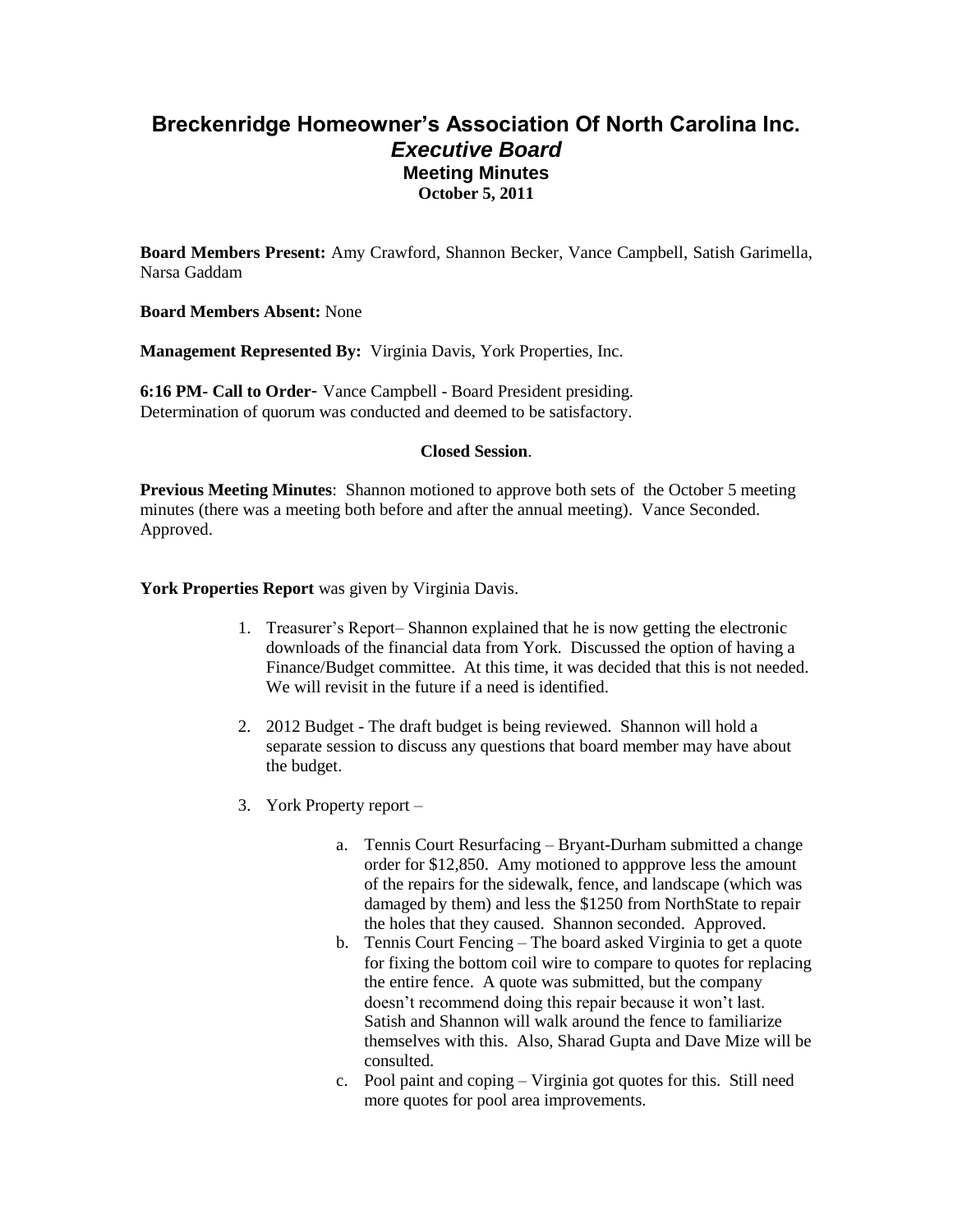- 4. Sports and Youth Committee Satish presented a first draft of a vision and mission statement. Rather than identifying a budget, the committee will come to the board for individual approvals for the cost of each event/award. Next steps are to wordsmith the vision statement, approve over email, and identify volunteers.
- 5. Clubhouse The board asked Virginia to ensure a pre-checklist is being sent with with contracts for the clubouse rental. Renters should be encouraged to note descripencies. If possible, they should email pictures prior to the event if there are concerns. The board asks Virginia to inspect the clubhouse with a critical eye to identify areas of where maintenance is needed.

#### **Motion is made to end closed session and open meeting to the membership -This is a non-debatable motion. All were in favor and the session ends.**

## **Floor is opened to general questions and comments from the membership**

**Town of Morrisville – Street Calming** – Representatives of the town of Morrisville came to disucss the street calming project: Jim B. Grimstead, Street Division Superintendent; Blake B. Mills, Director of Public Works; Tony Chiotakis, Senior Director of Community Services. The town explained that they did a traffic study, had some public input sessions, and requested bids. The bid for the work, plus the trafic calming study plus a contingency of 15% is \$91,820.30. The HOA will be responsible for half of the cost. If we approve immediately, the contractor will be able to finish by 12/10. The town does not recommend deleting any of the speed bumps. However, if one must be removed could see Grey Marble or Masterwood. Provided Schedule A of the shared costs. The town also provided an agreement for traffic calming on Parkside Valley Drive. Shannon made a motion to approve the agreement. Satish seconded. Approved.

## **Committee Reports:**

## **Architectural:**

141 Brentfield Loop – would like to install a standard glass storm door. Shannon montioned to approve. Vance seconded. Approved pending subassociation approval.

158 Brentfield Loop – Would like to add a driveway pad. Shannon montioned to approve. Vance seconded. Approved.

106 Durston Loop – Repainted shutters and door a dark blue which is an existing color that is in the neighborhood. Shannon montioned to approve. Vance seconded. Approved.

209 Durston Loop – Installed brick patio pavers. Shannon montioned to approve. Vance seconded. Approved.